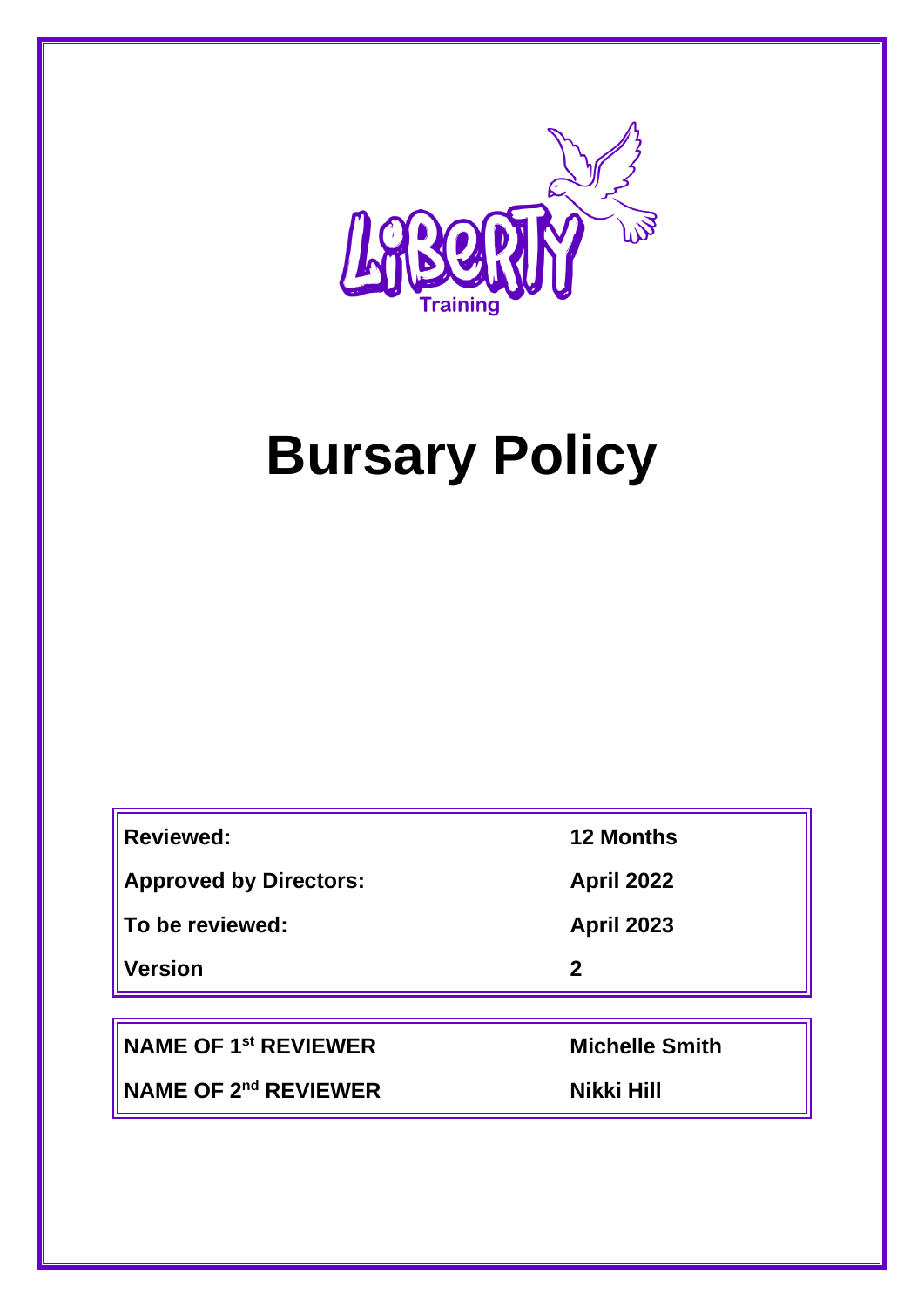## **Contents**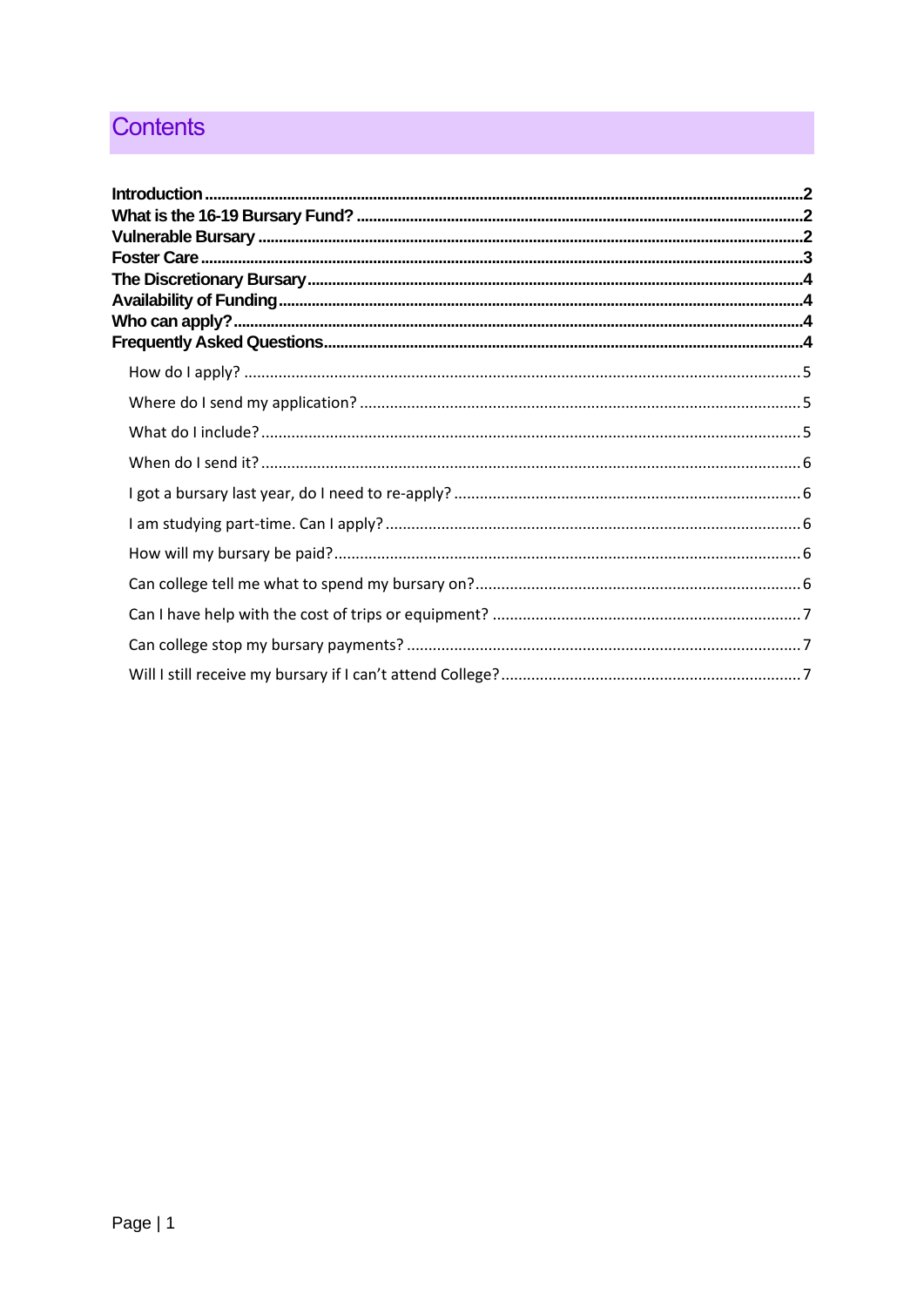### <span id="page-2-0"></span>**Introduction**

The 16-19 Bursary has been set up by the government to support the most vulnerable young people to participate and benefit from post-16 education and training.

Liberty Training receives allocations of bursary funds from the Education and Skills Funding Agency (ESFA) to support eligible learners to meet the costs of participating in education. The College sets its criteria for funding in accordance with the guidelines provided by the ESFA.

Eligible learners will be required to show supporting evidence that they meet the required criteria. In certain exceptional circumstances, Liberty Training may exercise its ability to make discretionary awards.

This policy sets out arrangements for how Liberty Training will operate the 16-19, 19+ Discretionary and Vulnerable Bursary Fund which is based on the Education and Skills Funding Agency's (ESFA) guidance.

## <span id="page-2-1"></span>What is the 16-19 Bursary Fund?

The 16 to 19 Bursary Fund provides financial support to help learners overcome specific barriers to participation so they can remain in education.

It could help with any education-related costs that may arise during your time at Liberty Training, including essentials like a meal during the day or transport to college or work experience. You may need extra help to buy equipment for your course, or to pay for educational visits.

There are two types of 16-19 bursaries:

- a vulnerable bursary of up to £1200 per year for learners in the defined vulnerable groups
- a discretionary bursary which is awarded to meet individual needs to help with transport costs, meals and equipment. There is no set amount for this bursary, but this bursary will be shared between all eligible learners.

To be eligible for either type of bursary, learners must:

- be aged over 16 and under 19 at 31 August 2021
- learners aged over 19 are only eligible to receive a discretionary bursary if they are continuing on a study programme they began aged 16-18 or have an Education Health and Care Plan (EHCP).

## <span id="page-2-2"></span>Vulnerable Bursary

Learners who meet one of the four criteria listed below and who have a financial need can apply for the vulnerable bursary.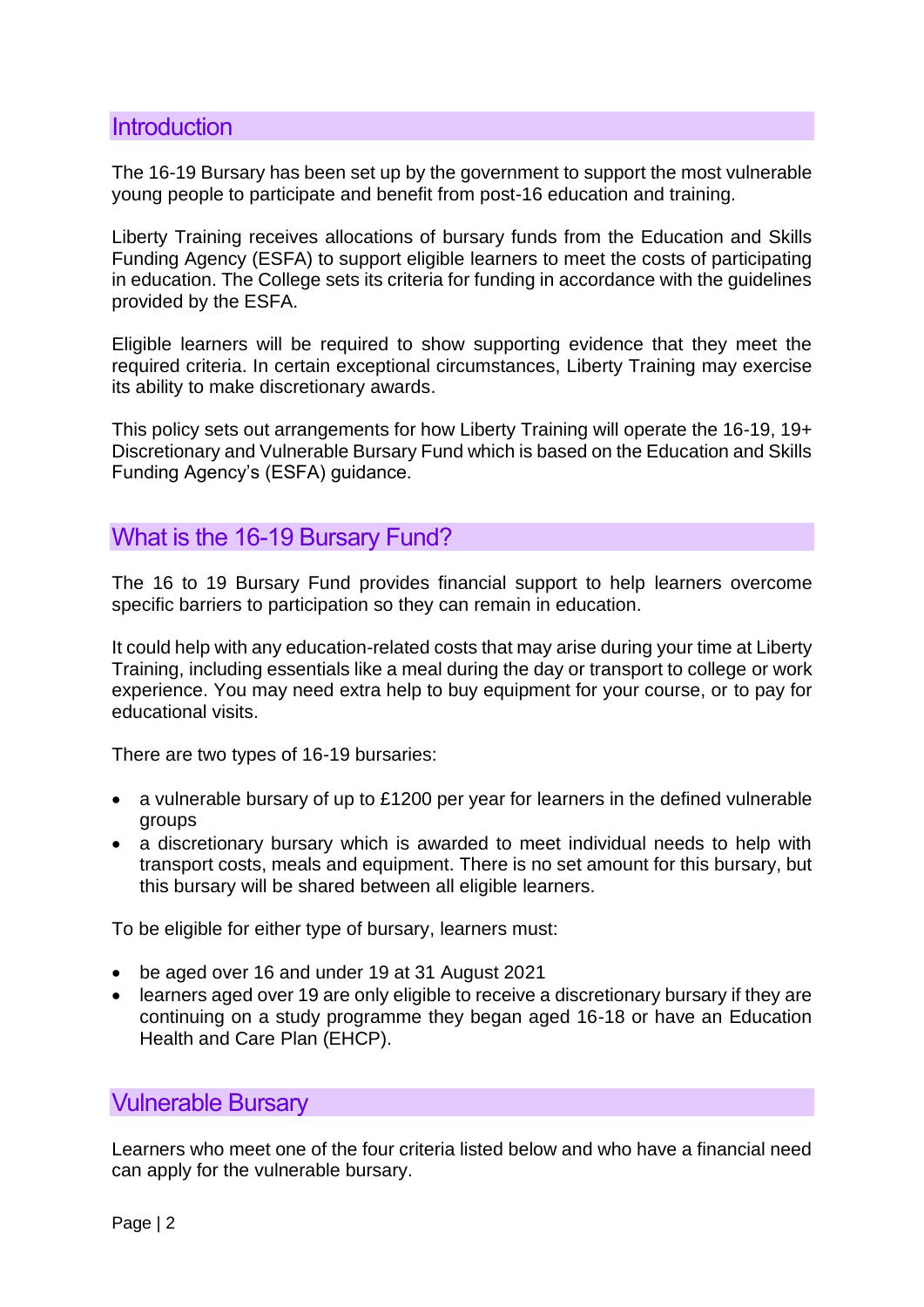The defined vulnerable groups are learners who are:

- in or have recently left local authority care
- receiving Income Support or Universal Credit because they are financially supporting themselves
- receiving Disability Living Allowance (DLA) in their own name and either Employment and Support Allowance (ESA) or Universal Credit
- receiving Personal Independence Payment (PIP) in their own name and either ESA or Universal Credit

If you are applying for this level of support, you will need to provide evidence in written form.

For learners who are in care or learners who are care leavers please provide written confirmation of your current or previous looked after status from the relevant local authority.

Learners who are entitled to a Vulnerable Bursary may be entitled to receive money to cover the cost of lunch and travel to and from Liberty Training or a work experience placement. When approved, this money will be paid weekly. Payments will be sent by BACS to your Bank Account. Funding may be withdrawn for learners who fail to attend regularly or fail to adhere to our behaviour policy.

Learners in receipt of Income Support or Universal Credit must provide a copy of their Income Support or Universal Credit award notice. It must state clearly that the claim is in the learner's name and confirm they are entitled to benefits in their own right.

The evidence must not state any conditions that prevent them from participating in further education. For learners in receipt of Universal Credit who are financially supporting themselves or someone living with them, please provide supporting documentation such as child benefit, child's birth certificate for children the learner is supporting or where relevant, a tenancy agreement and utility bills in the learners' name.

Reminder to parents, if the learners claim for ESA is successful you can no longer receive certain household benefits for that child such as Child Benefit.

It may be assessed that although a young person may be eligible for a bursary, because they are in one or more of the defined groups above, that they do not have any actual financial need and so do not need support from the scheme.

## <span id="page-3-0"></span>Foster Care

A young person placed in foster care by the Local Authority, including where the foster carer is on the books of an independent fostering agency, is classed as a looked after child and therefore eligible for help from the vulnerable bursary.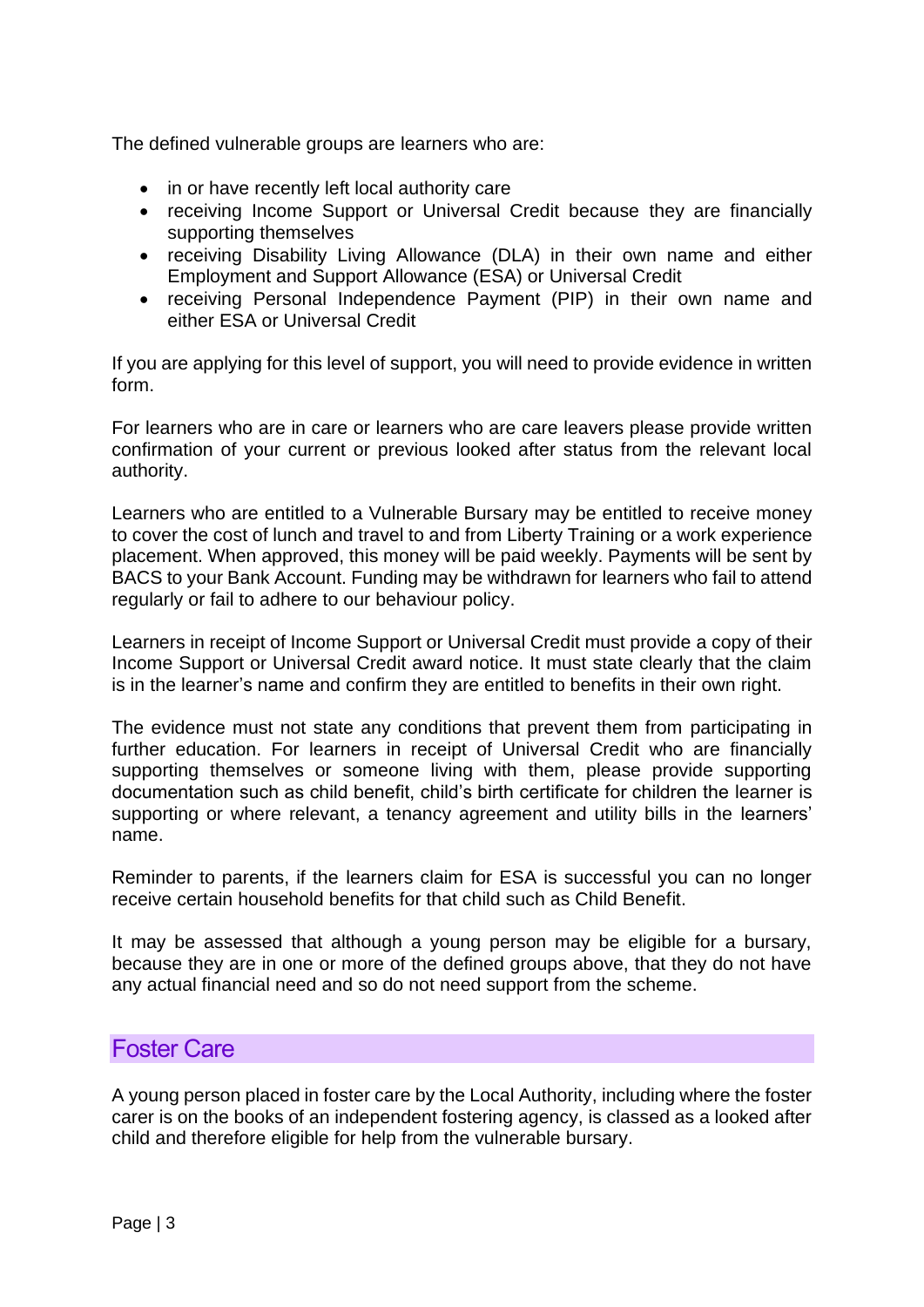A child who is privately fostered, where a private arrangement is made between the child and the person who will care for the child is not classed as a looked after child and is not eligible for the vulnerable bursary but may submit an application for the discretionary bursary.

## <span id="page-4-0"></span>The Discretionary Bursary

We welcome applications for the Discretionary Bursary award from learners who fit into the following criteria:

- Learners aged 19 or over are only eligible to receive a discretionary bursary if they are continuing on a study programme they began aged 16 to 18 (19+ continuers) or have an Education, Health and Care Plan (EHCP).
- The learner has a low household income (£24,000 and below)

The Discretionary Bursary Award is to help learners with meals, transport costs, equipment, and curriculum trips. Decisions for the discretionary bursary award are based on each learner's individual circumstances and actual financial need.

Receiving bursary funding does not affect receipt of other means-tested benefits paid to families, such as Income Support, Job Seekers Allowance, Child Benefit, Working Tax Credit and Housing Benefit.

We would require evidence of low household income i.e. benefits evidence, P60, payslips.

## <span id="page-4-1"></span>Availability of Funding

The college will help as many learners as possible with the funding available but will prioritise those in most need. We are uncertain of the number of applicants that we will receive at the beginning of term 1 and therefore cannot guarantee financial assistance in every case, but welcome applications. We aim to have all decisions made regarding bursary applications by the first half term (October Half Term)

Appeals against unsuccessful applications can be made to the college in writing, or by e-mail to Nikki Hill, Finance Director at [nikki@libertygroupltd.co.uk.](mailto:nikki@libertygroupltd.co.uk) All appeals will be responded to within one working week by the Finance Director.

## <span id="page-4-2"></span>Who can apply?

To apply for a bursary, you must be aged between 16 and under 19 and in full-time or part-time further education or training or be a 19 + continuer or be aged 19 and have an EHCP.

## <span id="page-4-3"></span>Frequently Asked Questions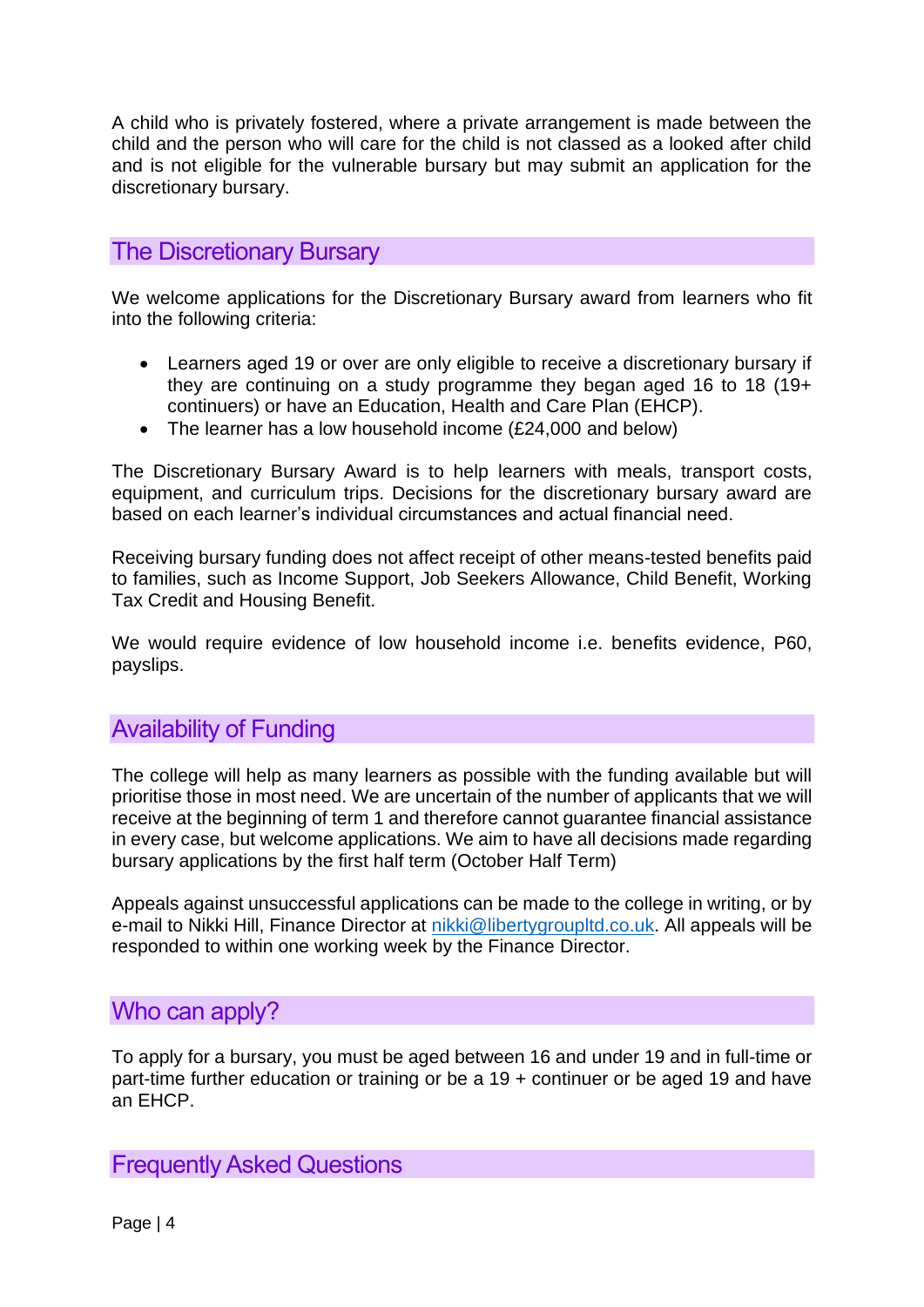#### <span id="page-5-0"></span>**How do I apply?**

To apply for a bursary the application form is in our admission pack. Or you can phone Liberty Training and ask for one to be sent to you or email [nikki@libertygroupltd.co.uk.](mailto:nikki@libertygroupltd.co.uk) A copy may also be requested at reception.

We accept bursary applications throughout the academic year, we understand that households can experience a change in circumstances at any time. You must inform us of these changes, if you are receiving any help from one of the above bursaries.

#### <span id="page-5-1"></span>**Where do I send my application?**

Return your completed application form and all required documentation to:

Bursary Applications Liberty Training Paragon House Albert Street **Ramsgate** Kent CT11 9HD

You can also drop your application off at Liberty Training or email it to: [nikki@libertygroupltd.co.uk](mailto:nikki@libertygroupltd.co.uk)

#### <span id="page-5-2"></span>**What do I include?**

Please include with your application form photocopies of any of the following applicable documents:

- your current P60
- SA302 and dividends if self-employed. Your accountant will be able to request an SA302 for you, or you can call HMRC yourself. You will need your basic personal information, your ten-digit UTR (unique tax reference) and NI Number.
- income from savings, shares, investments, trusts, dividends
- income from rental properties
- pension income
- pension credit
- complete and current working and child tax credit document for the past year (annual review document is not sufficient)
- all documentation for Universal Credit (last three months)
- all documentation for ESA
- all documentation for Income Support
- all documentation for Job Seekers Allowance
- all documentation for carers allowance
- all documentation for DLA/PIP
- all documentation for housing benefit and council tax benefit
- any other household income you may be in receipt of.
- current Council Tax bill.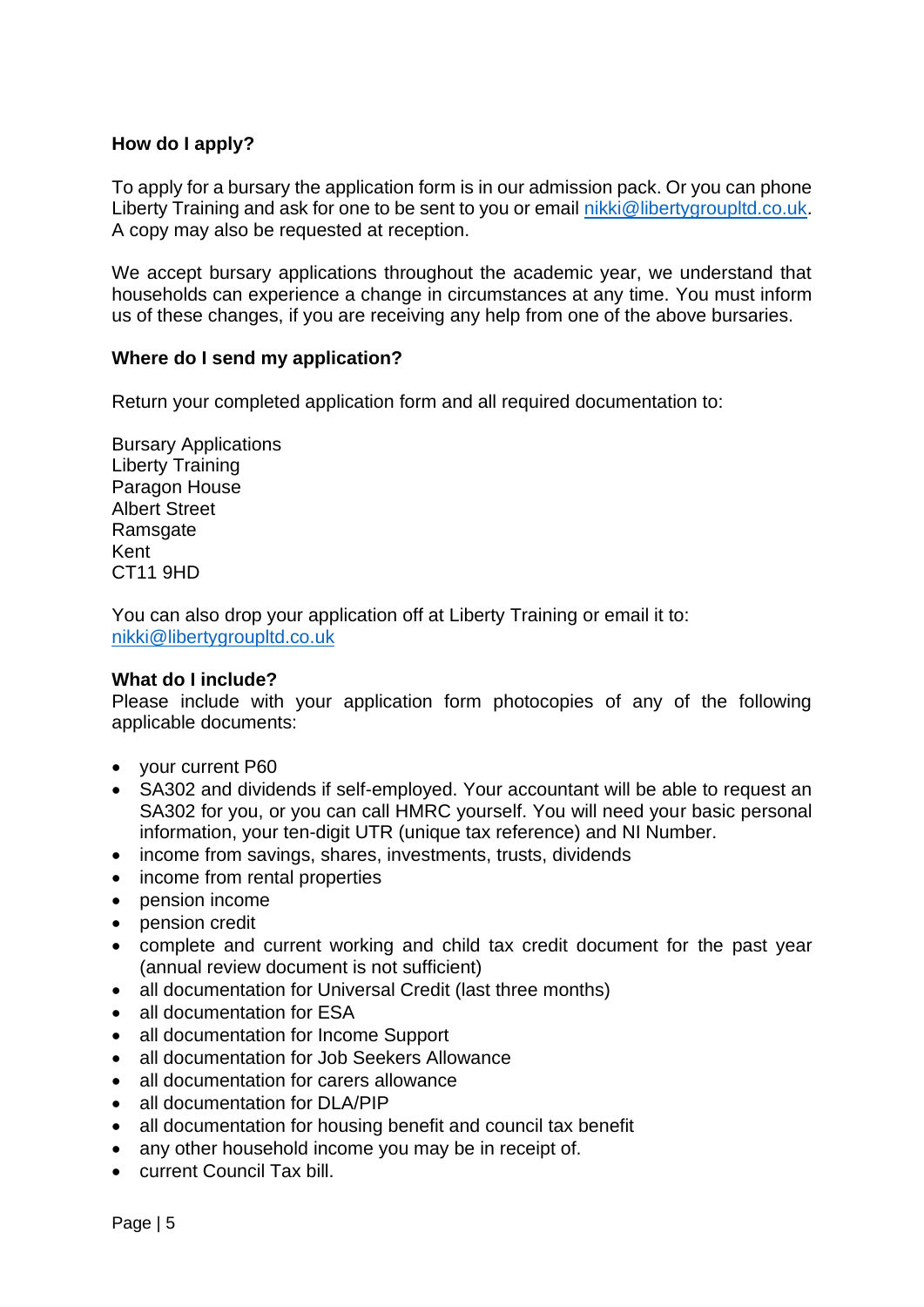Failure to send all the necessary evidence will result in your application being delayed.

Please remember to sign the form on completion, unsigned applications will be returned. Please note that we only accept photocopies of your original documents, we can photocopy them for you.

#### <span id="page-6-0"></span>**When do I send it?**

Return your application form and all required documents to Liberty Training as soon as possible.

A delay in sending in the application form will delay any payments that are due to you.

Applications received during September may not be acknowledged due to the pressures of enrolment.

Bursary back payments will not be made. Payments will commence from the date the complete application with all documentation is received. Where possible we will request outstanding documentation once by e-mail or letter. No further action will be taken until all outstanding documents are received.

#### <span id="page-6-1"></span>**I got a bursary last year, do I need to re-apply?**

Yes. You must apply for each academic year. Please fill in a new application form and return it with all the appropriate documentation.

#### <span id="page-6-2"></span>**I am studying part-time. Can I apply?**

Yes, you can apply. Colleges can consider applications from part-time learners.

#### <span id="page-6-3"></span>**How will my bursary be paid?**

You, the learner, must have a bank account in your own name. Payments can only be made to your bank account and will be paid by BACS.

In exceptional circumstances a cash payment may be made. Liberty may also make payments in kind which means instead of receiving money you could get a transport pass, meals or equipment for your course, or we will pay for your enrichment activities for you. You might receive part of your bursary in kind and part in money.

If you are refunded for travel (bus or train ticket), this will be made in cash, on the days you are at college. Your ticket will be photocopied as a receipt. You must hand in your ticket at reception when you arrive and collect it along with the reimbursed money at the end of the day.

Payments will not be made until Liberty Training has seen and verified the appropriate evidence that the learner is eligible to receive a bursary award.

Payments are made a week in arrears for the days that you have attended. This would be paid on a Friday. Please note this is only for learners eligible to the Vulnerable Bursary.

#### <span id="page-6-4"></span>**Can college tell me what to spend my bursary on?**